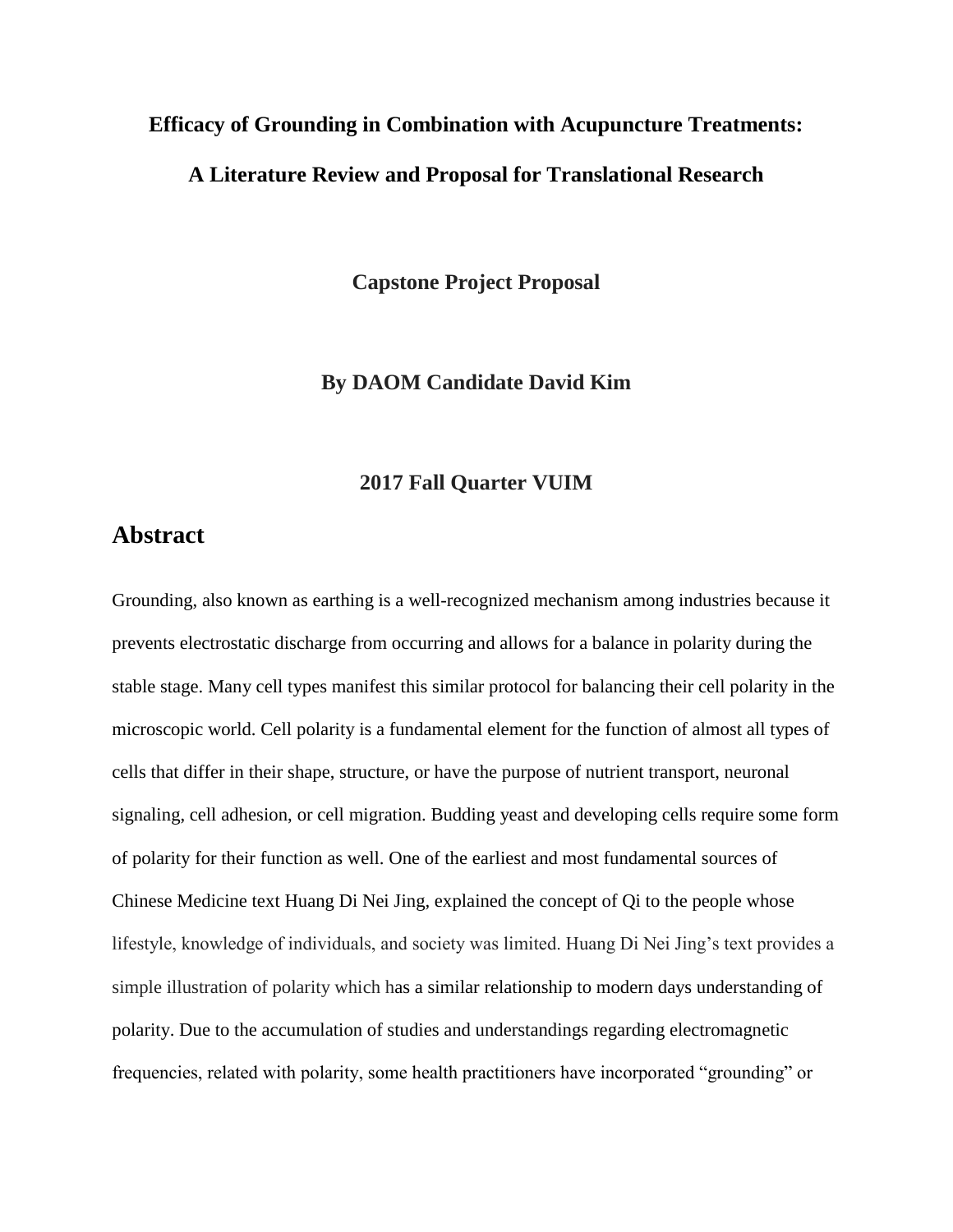"earthing" into the practice, because over charged positive electrons in the body provide the most effective way for electrostatic discharge to return to the ground and aid in stabilizing the patient's polarity. Many studies show grounding has potential to help support HRV, improve sleep and reduce excessive sympathetic overdrive. Acupuncture treatment combined with grounding should also have a beneficial result because conductivity of acupuncture needles are much greater than patches of skin on the surface. This study is designed to create a bridge for ancient Chinese text and modern scientific understandings about polarity and assess the possible efficacy of grounding combined with acupuncture treatments, which rely on the same line of principal.

### **Introduction**

Grounding, also known as earthing, is a well-known manual mechanism that balances the polarities with the related subjects on a macro scale. It is a widely recognized procedure among industries because it prevents electrostatic discharge from occurring. Many cell types manifest this similar protocol for balancing their cell polarity in the microscopic world. Cell polarity is a fundamental element for the function of many types of cells, such as cells that differ in either their shape, structure, or have the purpose of nutrient transport, neuronal signaling, cell adhesion, or cell migration. Budding yeast and developing cells require some form of polarity for their function<sup>1</sup>. These processes include sensation, movement, the formation and reformation of body structures, physiological functioning, as well as the ways these processes come together in the perfect performance or in perfect health<sup>2</sup>. Recognition regarding the concept of electrical and magnetic fields generated by tissues and organs is gaining more attention than ever. Some medical and academic research centers around the world have recognized the effects of electrical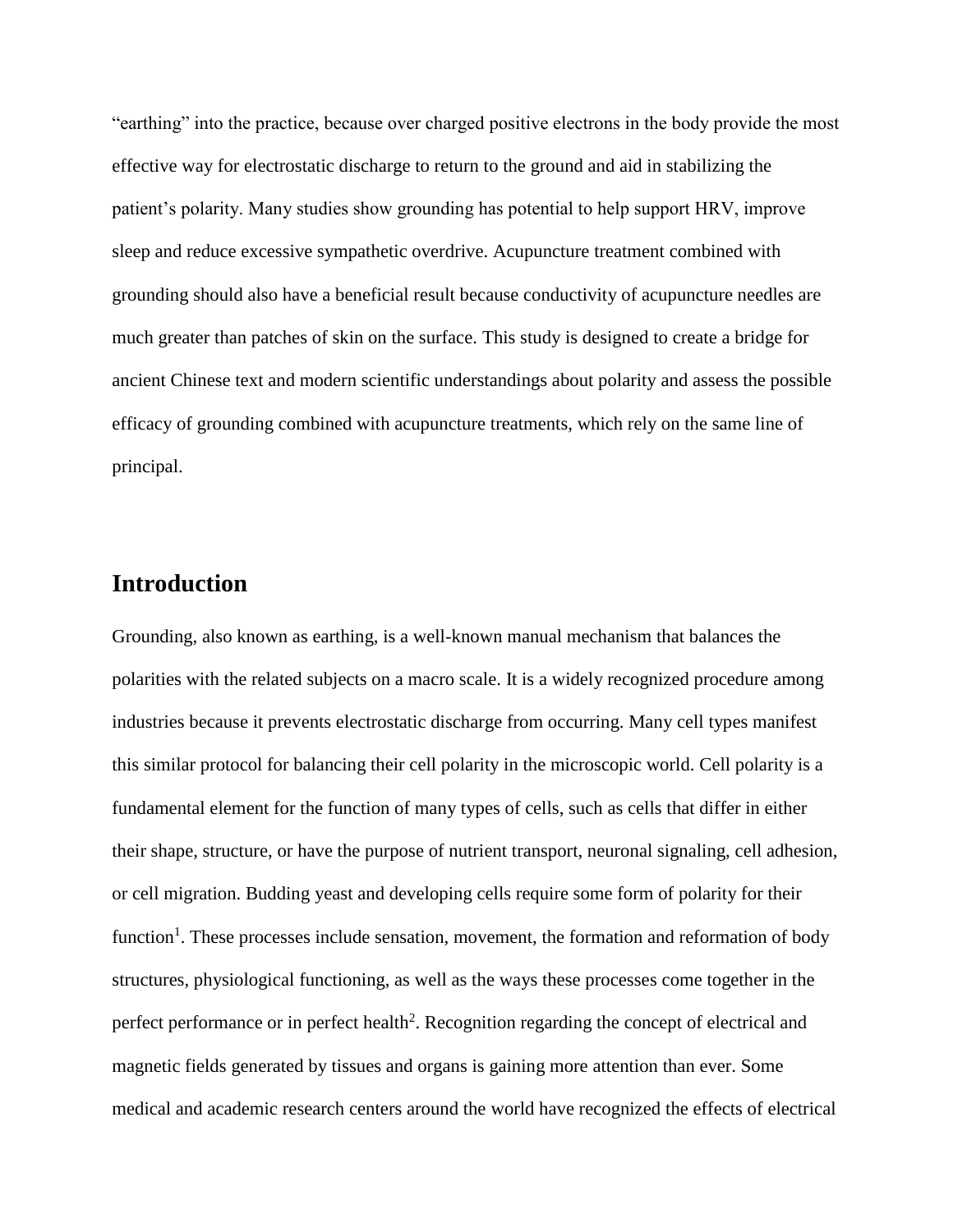signaling between living cell's electromagnetic interference on the human body communication(HBC)<sup>3</sup>. Due to the accumulation of studies regarding electromagnetic frequencies, some scientists have studied the effects of human cells when exposed to certain electromagnetic frequencies. (Electromagnetic Fields Affect Human Cells<sup>4</sup>, Effects of Electromagnetic Fields on Organs and Tissues<sup>5</sup>). This connection and the effects of bioelectromagnetic fields on organs and tissues have been noticed by more scientists and medical professionals. Upon these observations, some health practitioners have incorporated "grounding" or "earthing". Over charged positive electrons provide the most effective way for electrostatic discharge to return to the ground; which connects the human body to the Earth. This in turn, balances the bioelectrical polarity, thus improving the patient's condition. Grounding has been introduced to the public and incorporated into professional's practices. The "grounding" can be applied to many different health conditions, such as internal organ tension, inflammation, as well as increasing parasympathetic activity in the nervous system $6$ .

The objective of this study is to distinguish the language and cultural barrier between ancient oriental text and modern scientific understanding of polarity, and to connect the relationship between disease mechanisms and electromagnetic fields, along with the possible efficacy of grounding in combination with acupuncture treatments.

#### **Literature Review**

Qi, is one of the antiquity core principals of Chinese culture, which is considered the energy or natural force that constantly interacts with the surrounding nature throughout the universe. The concept of Qi, has a similar relationship to modern days understanding of polarity.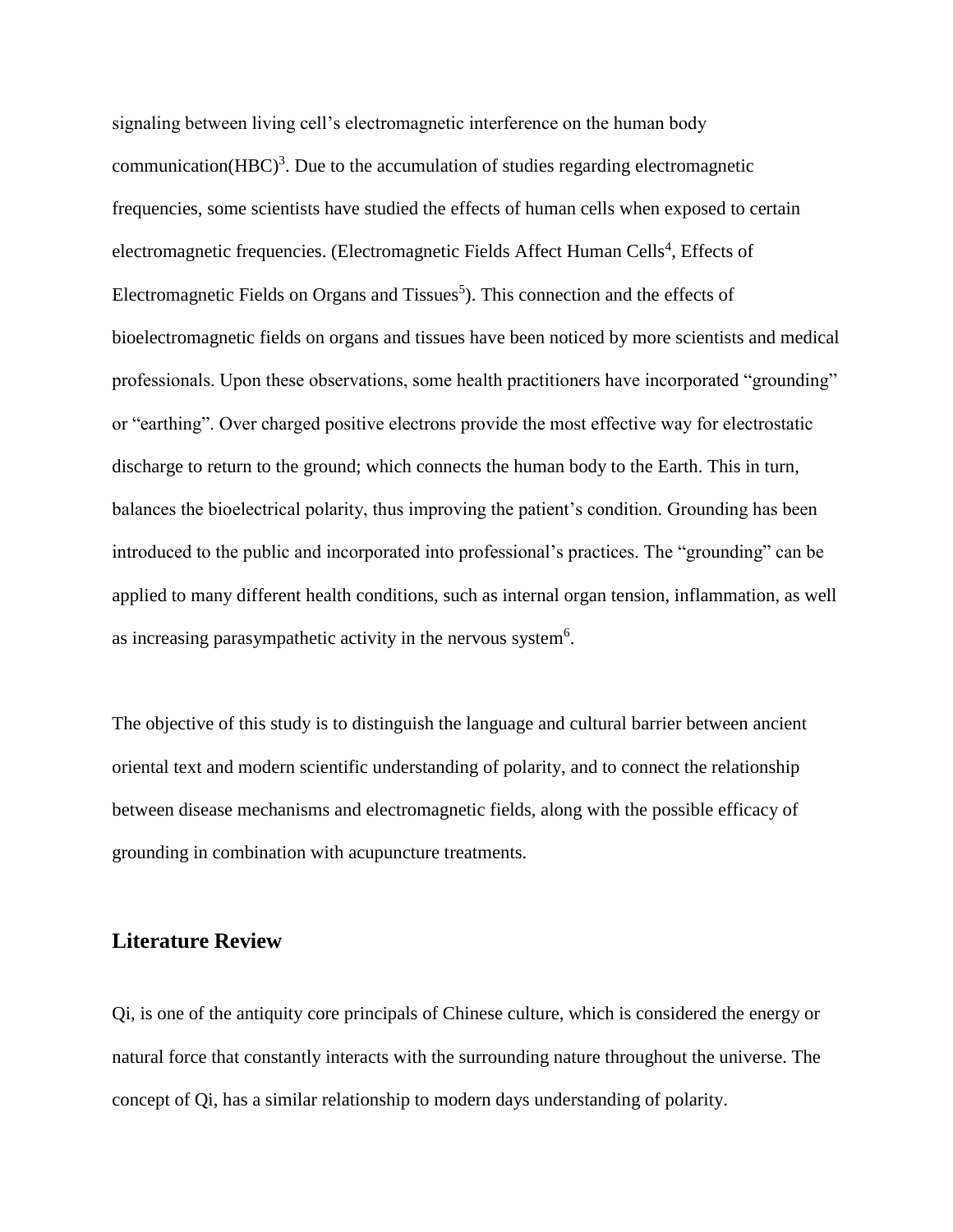A medical text called *"Huang Di Nei Jing"* (HDNJ), which is directly translated to "Inner Canon of the Yellow Emperor", dating back to at least 2,000 years, is one of the earliest and most fundamental sources of Chinese Medicine. This medical text mentioned the qi of heaven and the qi of earth, and their interaction. (Su Wen Chapter 2-9-3<sup>7</sup>) Another core principal includes the theory of Yin and Yang. Under the certain circumstances, HDNJ explains that Yin and Yang are the male and female of blood, with direction being aided by qi; this is the beginning of all beings. (Su Wen Chapter 5-42-4 8 )

The concept of Yin and Yang can be related to the X and Y chromosomes within our cells. The blood within us that aids with the direction of qi, can also be related to the polarity in our cells; in which the polarity aids in pulling the cell in certain directions and supports in cell division.

The text *Huang Di Nei Jing* has been very influential to the Asian medical communities for many centuries. *Huang Di Nei Jing* explained nature's balancing mechanism from a universal scale; it aided in understanding the physiology of the human body in a time when the lifestyle, knowledge of individuals and society was limited. In modern studies, similar understandings of the natural phenomena called "electricity" was discovered around mid-17<sup>th</sup> century. Later, cell electricity and polarity in the human body was also discovered. Discovery of polarity in human cells was just the beginning in understanding the many different types of cells and cell activities. Studies show that polarity is a key factor that aids in the division of the daughter cell from mother cell in cell reproduction<sup>9</sup>. Moreover, scientists recognized the relationship between the diseases and human cell polarities as well. (Nature Reviews Molecular Cell Biology 18, 375-  $388(2017)^{10}$ , Cell polarity in human renal cystic disease<sup>11</sup>). HDNJ outlines a concept that described the negatively charged force on Earth's surface, and its relation to the positively charged force in "heaven". This balancing mechanism is more conveniently familiarized with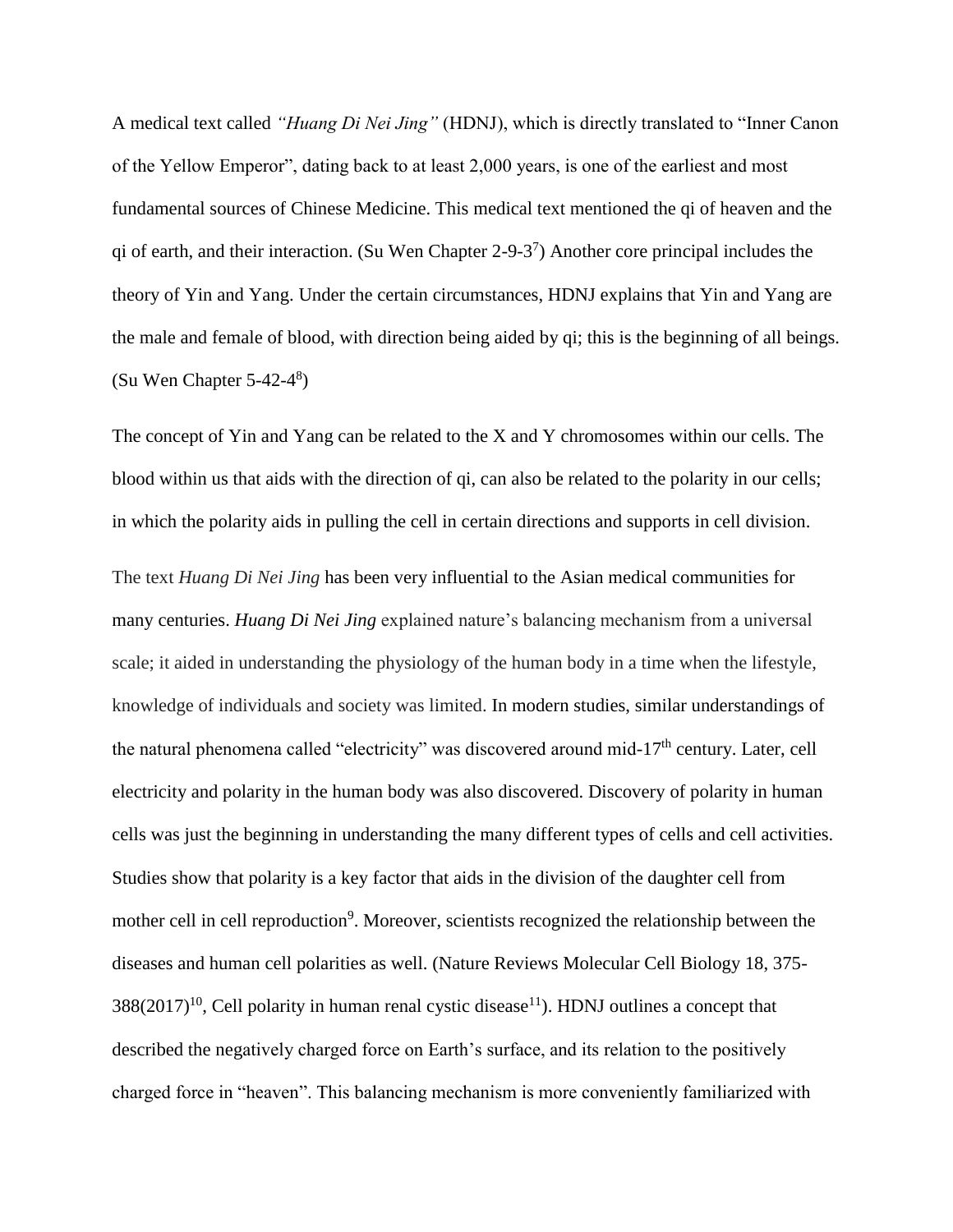modern society. When western cultures started to realize the benefits of traditional Chinese medicine since the late 20th century, there have been many efforts to translate *Huang Di Nei Jing* into modern English. The explanations from *Huang Di Nei Jing's* heaven Qi and earth Qi relation, "myriad beings bloom and bear fruit<sup>7</sup>", and "evil would harm the orifices<sup>7</sup>" have a high possibility of correlation with the modern understandings of the Nitrogen Cycle<sup>12</sup>, and its relationship with the Sun storm activities along with Earth's magnetic shield.

The "efficacy of grounding" from the title originates from the Huang Di Nei Jing's Su Wen Chapter 2-1 and 2-2 (四氣調神大論篇 第二, 第一章-第二章), because the meaning of "Grounding," is the balancing mechanism of polarity in our body.

Part of chapter 2 from the Huang Di Nei Jing's Su Wen illustrates the interrelationship between the balancing mechanism of earth's polarities, heaven's polarities, and nature's cycle for supporting living beings including humans on this planet.

There are many different translations and interpretations of *Huang Di Nei Jing* on the internet, but there are two translations that is of popular interest. One is directly translated from text and the other paraphrases the meaning of the text into modern language. For example, Su Wen Chapter 2- 1 (四氣調神大論篇 第二, 第一章)

#### -中略-, 夏三月**,** 此謂蕃秀**,** 天地氣交**,** 萬物華實**.**

(Direct translation): …The three months of summer, they denote opulence and blossoming. The qi of heaven and earth interact and the myriad beings bloom and bear fruit<sup>13</sup>.

(Paraphrased translation): … In the months of Summer there is an abundance of sunshine and rain. The Heavenly energy descends, and the Earthly energy rises. When these energies merge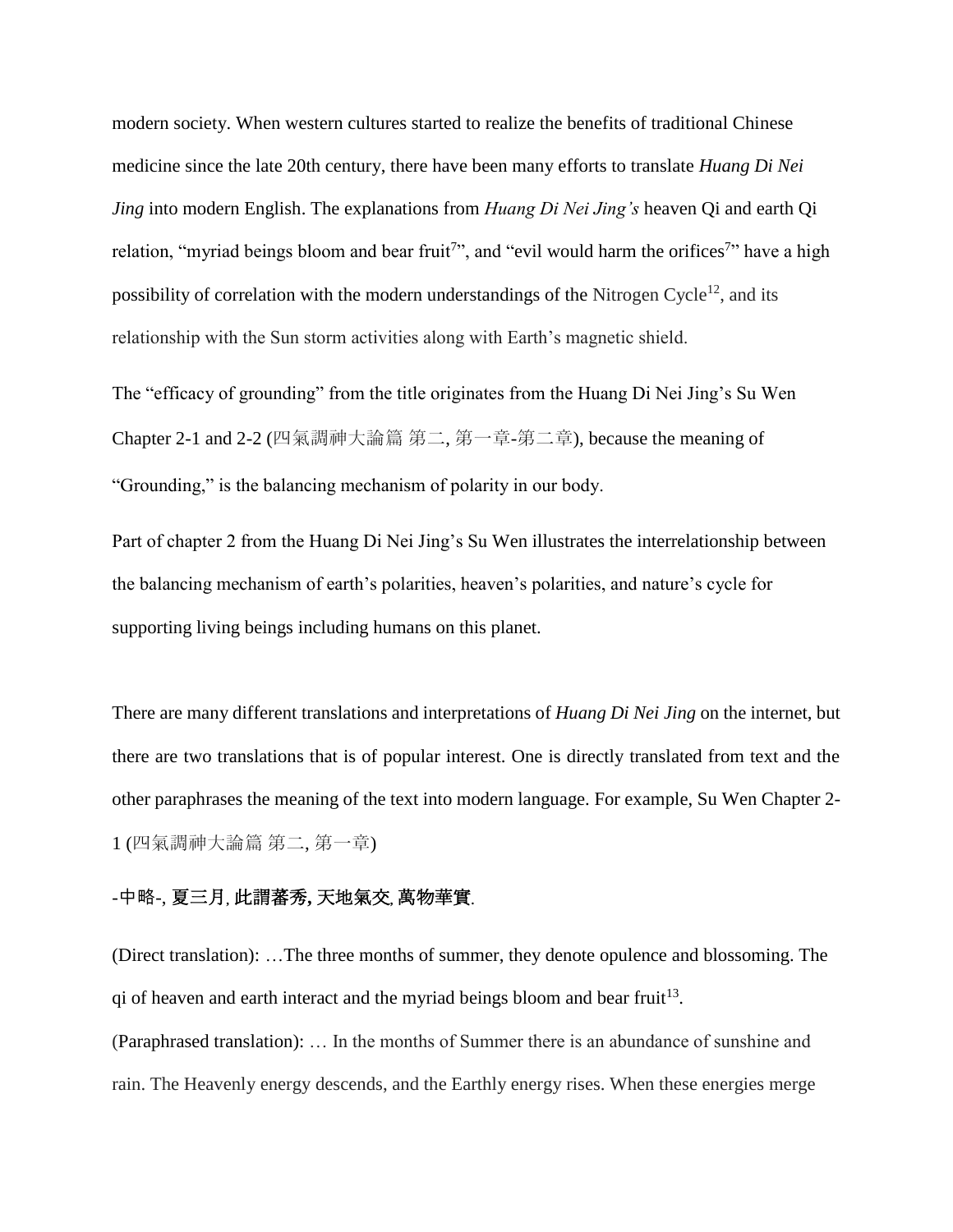there is an intimate connection between Heaven and Earth. As a result, plants mature, and animals, flowers and fruit appear abundantly $14$ .

Both translations are well harmonized with the understandings of negative energy in the ground, positive energy in the atmosphere; the Nitrogen Cycle, and the interpretation of the words, which "interact", and have an "intimate connection" from both translations. These translations also fit well into the "nitrogen fixation<sup>15</sup>" by the earth (ground) and atmospheric components of lightning mechanism.

In this context, the Qi descending from heaven and the Qi rising from earth is a simple but very clear illustration of earths polarities, which explains the agricultural society of the people whose life style and understanding of nature was limited, and how the positive electrons from the heaven (atmosphere) and negative electrons from the earth (ground) "interact" and "myriad beings bloom and bear fruit" more than 2000 years ago.

Another example of supplement and support of understanding is from chapter 2-2 "(四氣調神大論篇 第二, 第二章), which illustrates

# **-中略-,** 天明則日月不明**,** 邪害空竅**,** 陽氣者閉塞**,** 地氣者冒明**,** 雲霧不精**,** 則上應白露不下**,**  則菀不榮**,** 交通不表萬物命故不施**,** 不施則名木多死**.**

(Direct translation): … When heaven were to shine, then sun and moon would not shine, and evil would harm the orifices. As for yang qi, when it is obstructed, as for the qi of the earth, when its brilliance is covered, then clouds and fog are not clear. As a result, corresponding above, white dew fails to descend. Interaction fails to manifest itself. The life of the myriad beings, hence, no [longer] receives any bestowals. When there are no bestowals, then many eminent trees die $^{13}$ .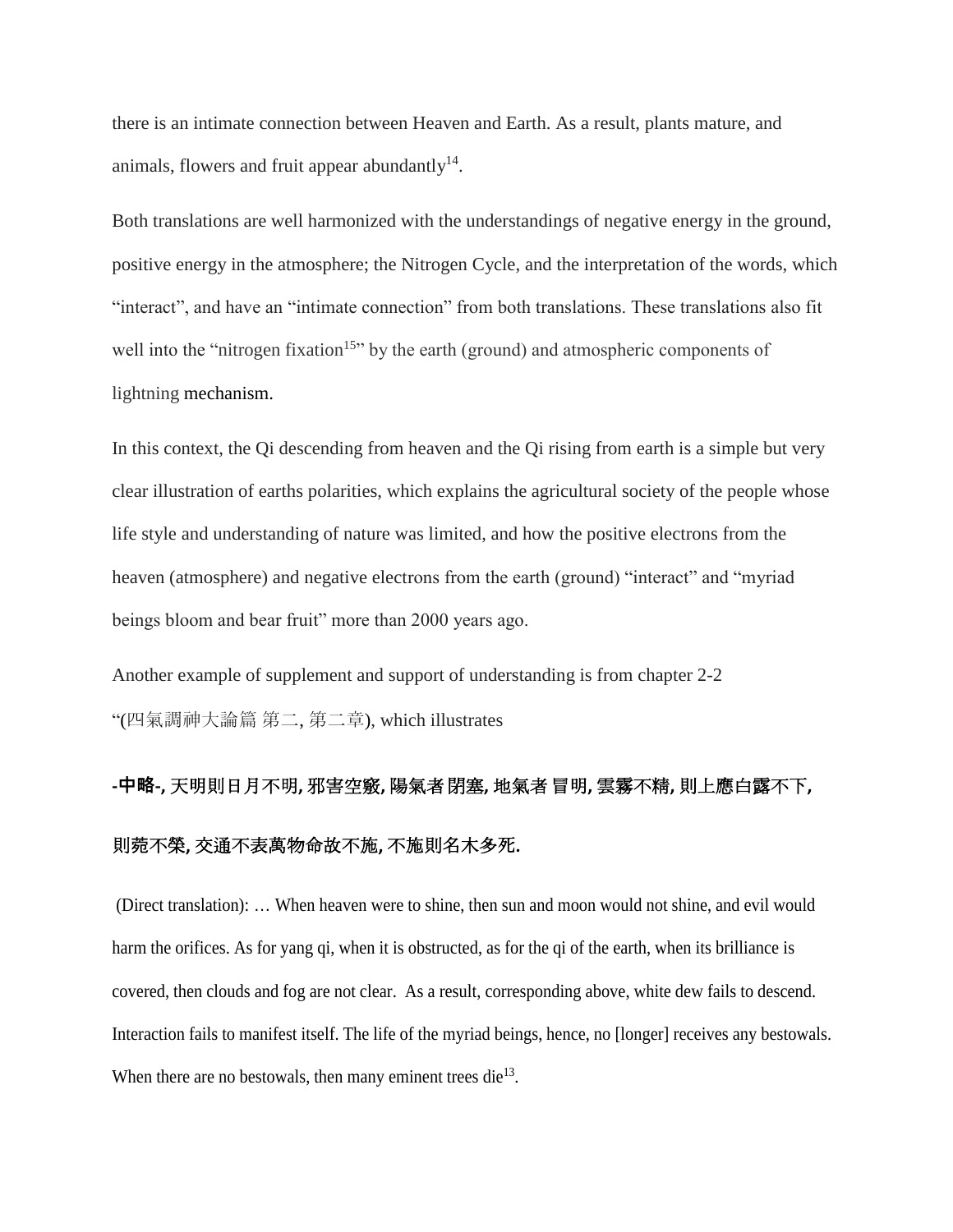(Paraphrased translation): "The Heavenly energy is bright and clear, continually circulates, and has great virtue. This is because it does not radiate its brilliance, for if it did proclaim itself, neither the sun nor the moon would be visible. People should follow the virtuous way of Heaven, not exposing their true energy. In this way they will not lose it or be subject to attacks of evil energies, which produce illness in the body. If the body is attacked by evil energy, its own energy will become stuck, just as when the clouds cover the sky, obscuring the sun and moon and causing darkness $14$ ."

The Heavenly energy naturally circulates and communicates with the Earth's energy. The Heavenly energy descends, and the Earthly energy rises. When this intimate interaction takes place and those energies merge, the result is a balance of sunshine and rain, wind and frost, and the seasons. If the Heavenly energy becomes stuck, sunshine and rain cannot come forth. Without them, all living things cease to be nourished and lose their vitality, and imbalance manifests in the form of storms, hurricanes, and severe weather which disrupts the natural order, causing chaos and destruction $14$ .

In this context, "邪害空竅**"** is directly translated to, "evil would harm the orifices", further explanation from an annotation states, "空竅 is to say: ... :"evil qi would fill the space between heaven and earth<sup>16</sup>". Paraphrasing from above translates to, "If the Heavenly energy becomes stuck." This would correlate very well with the direct translation.

All these explanations: "When heaven were to shine", "evil would harm the orifices", "the depletion evil enters into the orifices" and "evil qi would fill the space between heaven and earth", "Heavenly energy becomes stuck" and "The life of the myriad beings, hence, no [longer] receives any bestowals. When there are no bestowals, then many eminent trees die<sup>13</sup>."; correlate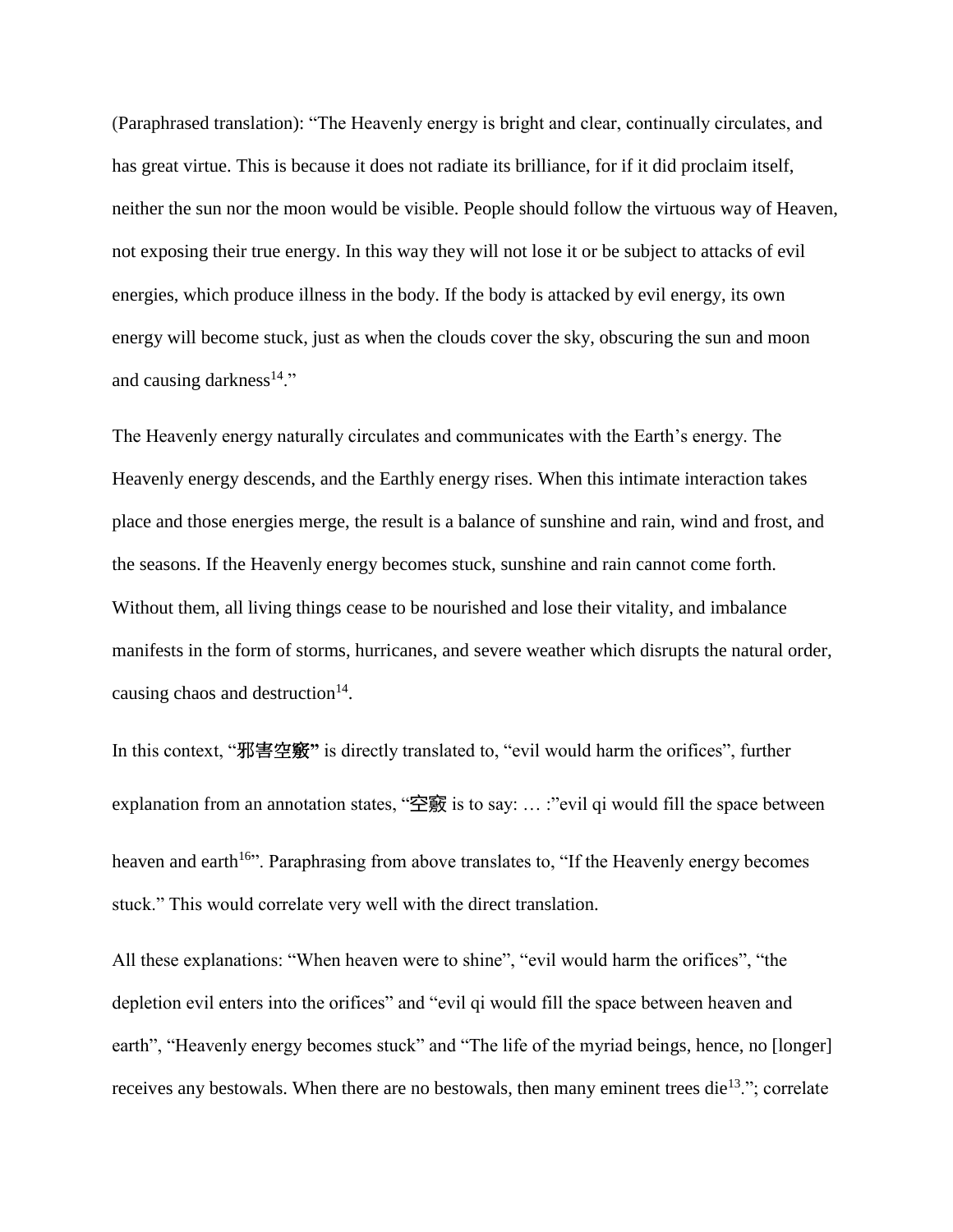well with the interplanetary relationship of the sun storm and earth's atmospheric defense mechanism of the magnetic shield $17$ .

Upon analyzing the text further from another angle, within the text when the sun storm (depletion evil), penetrates the "orifices" and "fill the space between heaven and earth", it concludes with, "causing chaos and destruction" and "then many eminent trees die<sup>13</sup>." This also corresponds well with the scientific explanation of "A Violent Sun Affects the Earth's Ozone<sup>17</sup>" discovery and how everything on the Earth's surface is protected from the sun's harmful ultraviolet rays<sup>18</sup>.

Therefore, the explanations from Huang Di Nei Jing's heaven Qi and earth Qi relation, "myriad beings bloom and bear fruit", and "evil would harm the orifices" have a high possibility of the modern understandings of the Nitrogen Cycle, and its relationship with the Sun storm activities along with Earth's magnetic shield. When they are charged, "The Heavenly energy descends, and the Earthly energy rises." More detailed and thoughtful explanation can be found from chapter 5-2-1 (陰陽應象大論篇 第五 第二章, 第一節) which illustrates:

#### 地氣上爲雲**,** 天氣下爲雨

(Direct translation): The qi of the earth rises and turns into clouds; the qi of heaven descends and becomes rain<sup>19</sup>.

(Paraphrased translation): The earthly qi evaporates to become the clouds, and when the clouds meet with the heavenly qi, rain is produced<sup>20</sup>.

Chapter 5-2-1 possibly illustrates how nitrogen is made available to nature, which in turn, ultimately sustains all life on Earth.<sup>12</sup>. In nature, a balancing of the discharging mechanism happens through lightning. This type of charging process is still being studied by modern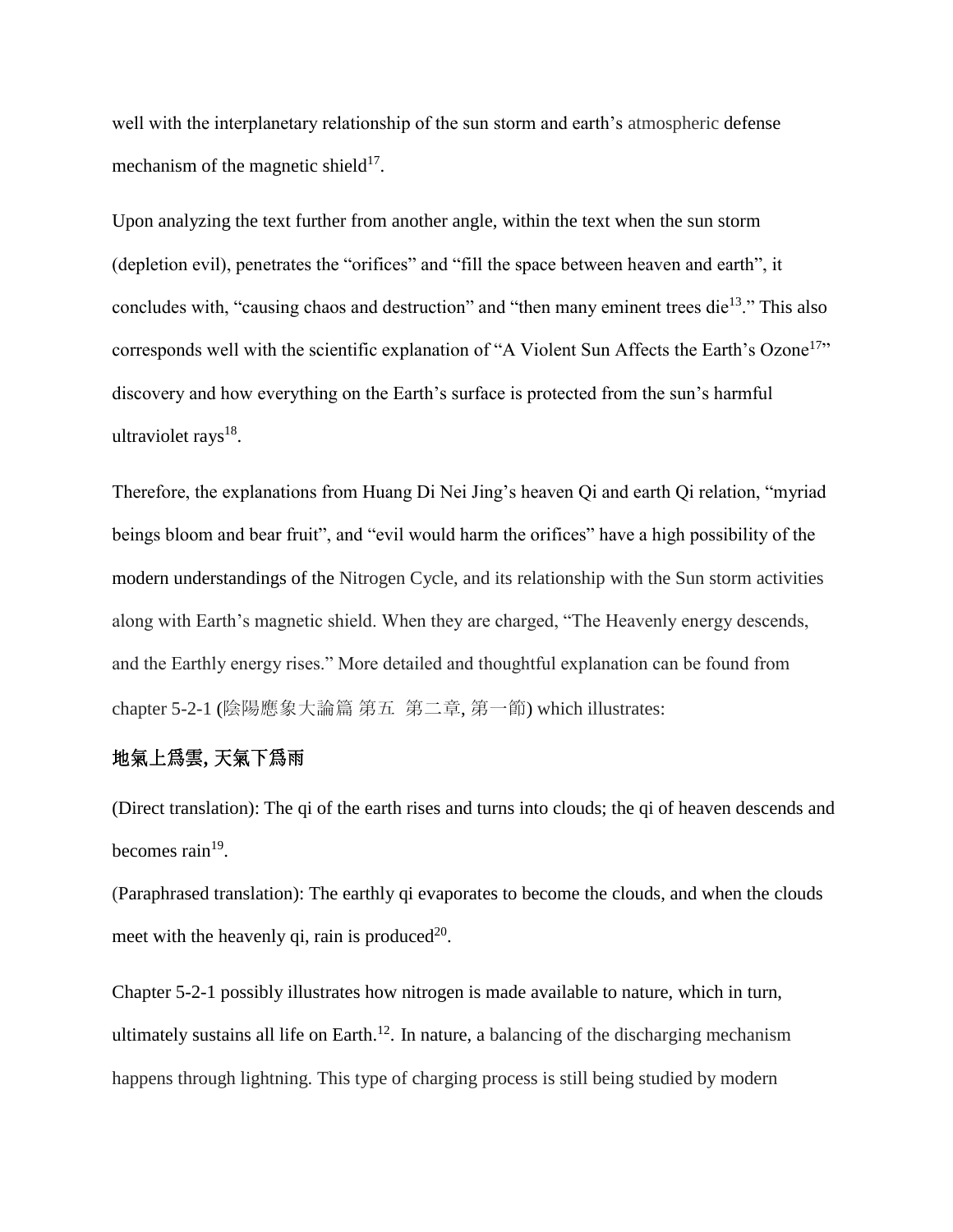scientists<sup>21</sup>. On Earth, the lightning frequency is approximately  $40-50$  times a second or nearly 1.4 [billion](https://en.wikipedia.org/wiki/1,000,000,000_(number)) flashes per year<sup>22</sup>. In the human body, a similar protocol for balancing the cell polarity is happening every second. Cell polarity encompasses numerous biological processes. Study shows that polarized cell growth is not just in animal cells, but also in plants during development and during reproduction<sup>23</sup>. Cell polarization is one of the key factors which divide daughter cell from mother cell asymmetrically<sup>9</sup>. This asymmetry can be used for specialized functions, such as maintaining a barrier within an epithelium or transmitting signals in neurons<sup>24</sup>.

Along with examination of recent studies regarding polarities, some health professionals are able to understand how grounding works and begin academic investigations. Published research on grounding indicates that such contact yields a broad array of favorable health-related results including improved sleep, decreased pain, a normalizing effect on cortisol, reduction and/or normalization of stress, diminished damage to muscles caused by delayed onset muscle soreness (DOMS), reduction of primary indicators of osteoporosis, and improved glucose regulation, immune response and blood fluidity $^{25}$ .



One study concluded that grounding the human body to earth ("earthing") during sleep reduces night-time levels of cortisol and resynchronizes cortisol hormone secretion more in alignment with the natural 24-hour circadian rhythm profile<sup>26</sup>. Another study conducted if grounding reduces blood viscosity and study indicated that grounding has a safe and significant effect on zeta potential<sup>27</sup>. Another study was conducted to determine whether there are markers on delayed-onset muscle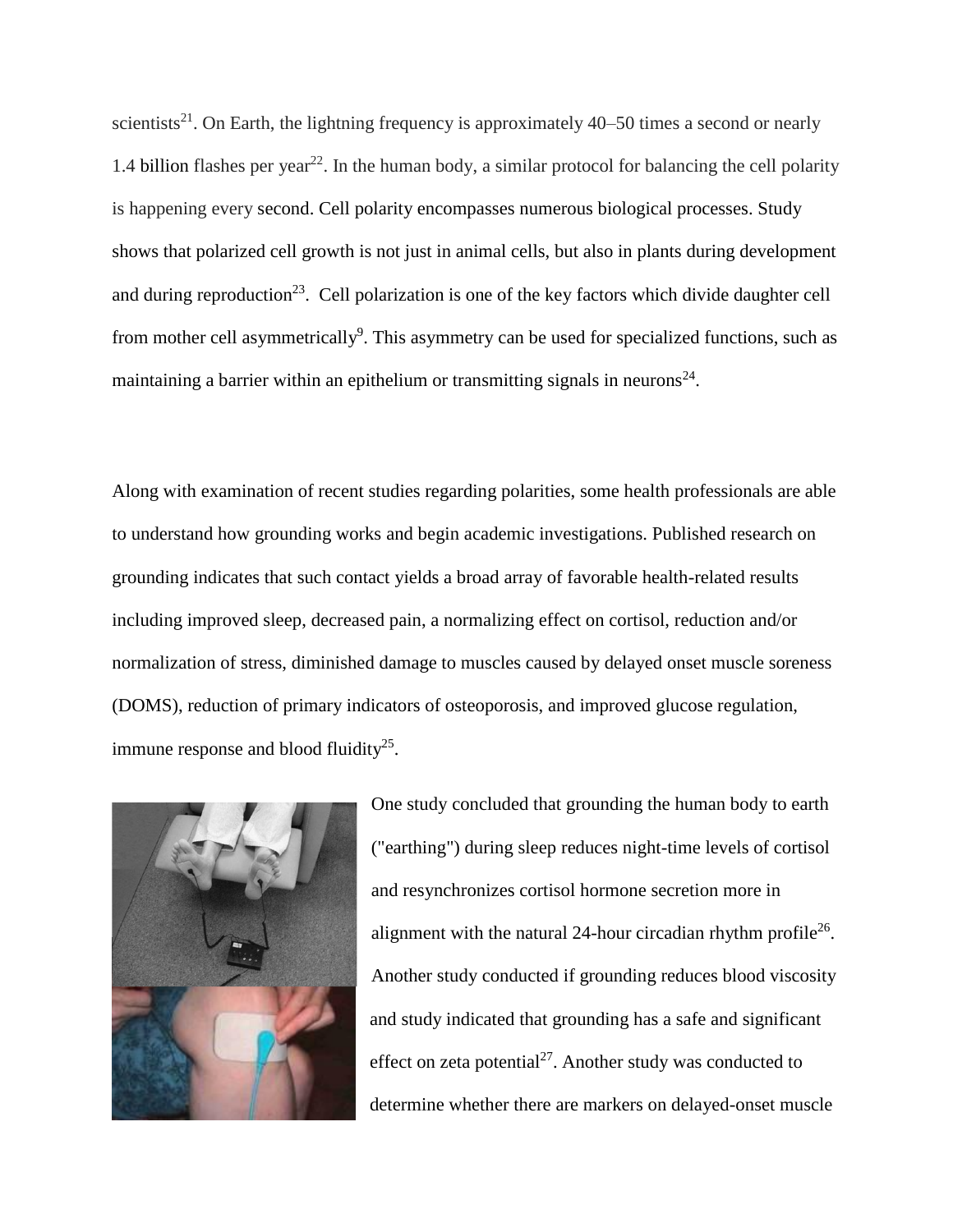soreness(DOMS), and concluded that appears to speed recovery from DOMS<sup>28</sup>. In 2011, Integrative Medicine: *A Clinician's Journal* published "Emotional stress, heart rate variability, grounding, and improved autonomic tone: clinical applications", and study concluded that Grounding has the potential to help support HRV, reduce excessive sympathetic overdrive, balance the ANS, and, thus, attenuate the stress response<sup>29</sup>.

Upon review of articles, some researchers agree that about 40 minutes to 1 hour of grounding shows physiological improvement<sup>25,30</sup>. This time frame of grounding is well fit for the normal duration of acupuncture treatment, and grounding combined with acupuncture treatment also should have a great result because conductivity of acupuncture needles are much greater then patches on the surface of skin.

#### **Research Methods**

There is much useful research information available about cell polarity which relates with HDNJ, along with Grounding study in PubMed, J Altern Complement Med, and NIH. This study is designed to create a bridge for ancient Chinese text and modern scientific understandings about polarity and assess the possible efficacy of grounding combined with acupuncture treatments, which rely on the same line of principal.

#### References

- 1. Retrieved from http://www.sciencedirect.com/topics/biochemistry-genetics-and-molecular-biology/cell-polarity
- 2. Energy Medicine in Therapeutics and Human Performance. James Oschman
- 3. Retrieved from http://ieeexplore.ieee.org/abstract/document/7574274/?reload=true
- 4. Retrieved from<http://www.nature.com/articles/nrm.2017.11>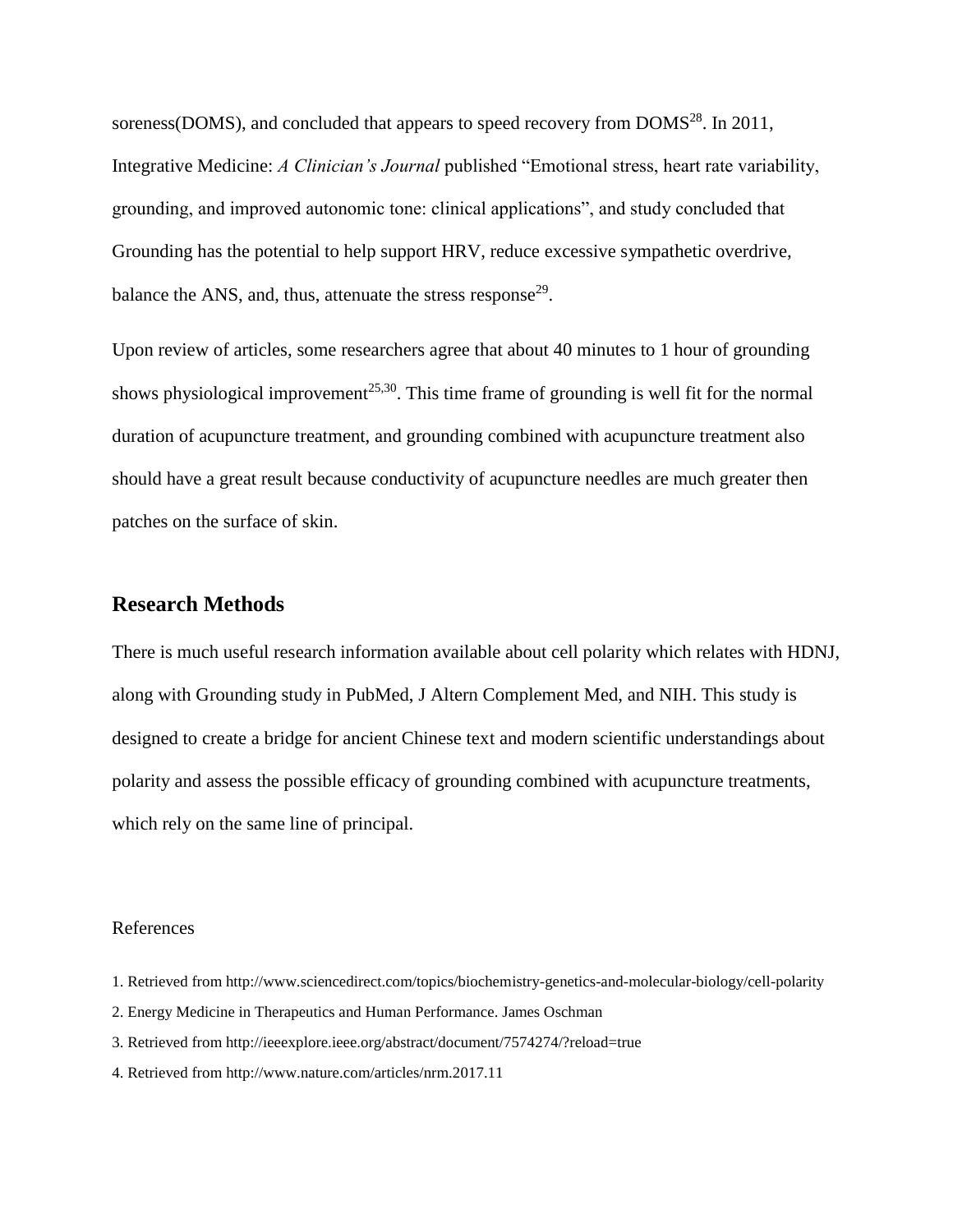5. Retrieved from [https://www.scholars.northwestern.edu/en/publications/cell-polarity-in-human-renal-cystic](https://www.scholars.northwestern.edu/en/publications/cell-polarity-in-human-renal-cystic-disease)[disease](https://www.scholars.northwestern.edu/en/publications/cell-polarity-in-human-renal-cystic-disease)

6. [Clinton Ober,](https://www.amazon.com/Clinton-Ober/e/B0030G6JXI/ref=dp_byline_cont_book_1) [Stephen T Sinatra,](https://www.amazon.com/s/ref=dp_byline_sr_book_2?ie=UTF8&text=Dr+Stephen+T+Sinatra+M.D.&search-alias=books&field-author=Dr+Stephen+T+Sinatra+M.D.&sort=relevancerank) [Martin Zucker,](https://www.amazon.com/Martin-Zucker/e/B0028ET6Y2/ref=dp_byline_cont_book_3) [James L Oschman,](https://www.amazon.com/s/ref=dp_byline_sr_book_4?ie=UTF8&text=James+L+Oschman+Ph.D.&search-alias=books&field-author=James+L+Oschman+Ph.D.&sort=relevancerank) Earthing: The Most Important Health Discovery Ever! second edition pp. 80

7. Su Wen Chapter 2-Comprehensive Discourse on Regulating the Sprit [in Accordance with] the Qi of the Four [Seasons]

8. Su Wen Chapter 5-Comprehensive Discourse on Phenomena Corresponding to Yin and Yang Huang Di nei jing An Annotated Translation of Huang Di's Inner Classic-Basic Questions, 5-42-4

9. Retrieved from https://www.ncbi.nlm.nih.gov/pmc/articles/PMC2844471/pdf/nihms174968.pdf

10. Retrieved from<https://www.sciencedaily.com/releases/2000/10/001016073704.htm>

11. Retrieved from<https://www.nap.edu/read/2046/chapter/8>

12. Retrieved from https://www.britannica.com/science/nitrogen-cycle

13. Retrieved from [http://www.biblio.nhat-nam.ru/Huang\\_Di\\_Nei\\_Jing\\_Su\\_Wen-Unschuld-Tessenow-1-2.pdf](http://www.biblio.nhat-nam.ru/Huang_Di_Nei_Jing_Su_Wen-Unschuld-Tessenow-1-2.pdf)

14. Retrieved from<http://www.five-element.com/graphics/neijing.pdf>

15. Retrieved from https://www.reference.com/science/role-lightning-play-nitrogen-cycle-3d9fd93ffe431d9a

16. Huang Di nei jing An Annotated Translation of Huang Di's Inner Classic-Basic Questions, 2-12-1, Annotation # 38

17. Retrieved from<https://earthobservatory.nasa.gov/Features/ProtonOzone>

18. Retrieved from https://www.csmonitor.com/Science/2012/0726/Storm-clouds-could-destroy-ozone-layer-studysuggests

19. Huang Di nei jing An Annotated Translation of Huang Di's Inner Classic-Basic Questions, 5-32-4

20. The Yellow Emperor's Classic of Medicine, A new translation of the Neijing Suen with commentary 17

21. Retrieved from https://en.wikipedia.org/wiki/Lightning

22. Oliver, John E. (2005)[. Encyclopedia of World Climatology.](https://books.google.com/?id=-mwbAsxpRr0C&pg=PA452) [National Oceanic and Atmospheric Administration.](https://en.wikipedia.org/wiki/National_Oceanic_and_Atmospheric_Administration)  [ISBN](https://en.wikipedia.org/wiki/International_Standard_Book_Number) [978-1-4020-3264-6.](https://en.wikipedia.org/wiki/Special:BookSources/978-1-4020-3264-6) Retrieved February 8, 2009.

23. Science's Stke, Focus Issue: polarity Signals-from Cell to Organism 1 Retrieved from <http://stke.sciencemag.org/content/2002/162/eg12>

24. Retrieved from<http://www.nature.com/subjects/cell-polarity>

25. Health, 2015, 7, 1022-1059 One-Hour Contect with the Earth's Surface (Grounding) Improves Inflammation and Blood Flow-A Randomized, Double-Blind, Pilot Study pp2. http://dx.doi.org/10.4236/health.2015.78119

26. The biologic effects of grounding the human body during sleep as measured by cortisol levels and subjective reporting of sleep, pain, and stress. [J Altern Complement Med.](https://www.ncbi.nlm.nih.gov/pubmed/15650465) 2004 Oct;10(5):767-76.

Retrieved from<https://www.ncbi.nlm.nih.gov/pubmed/15650465>

27. J Altern Complement Med. Volume 19, Number 2, 2013, pp. 102–110